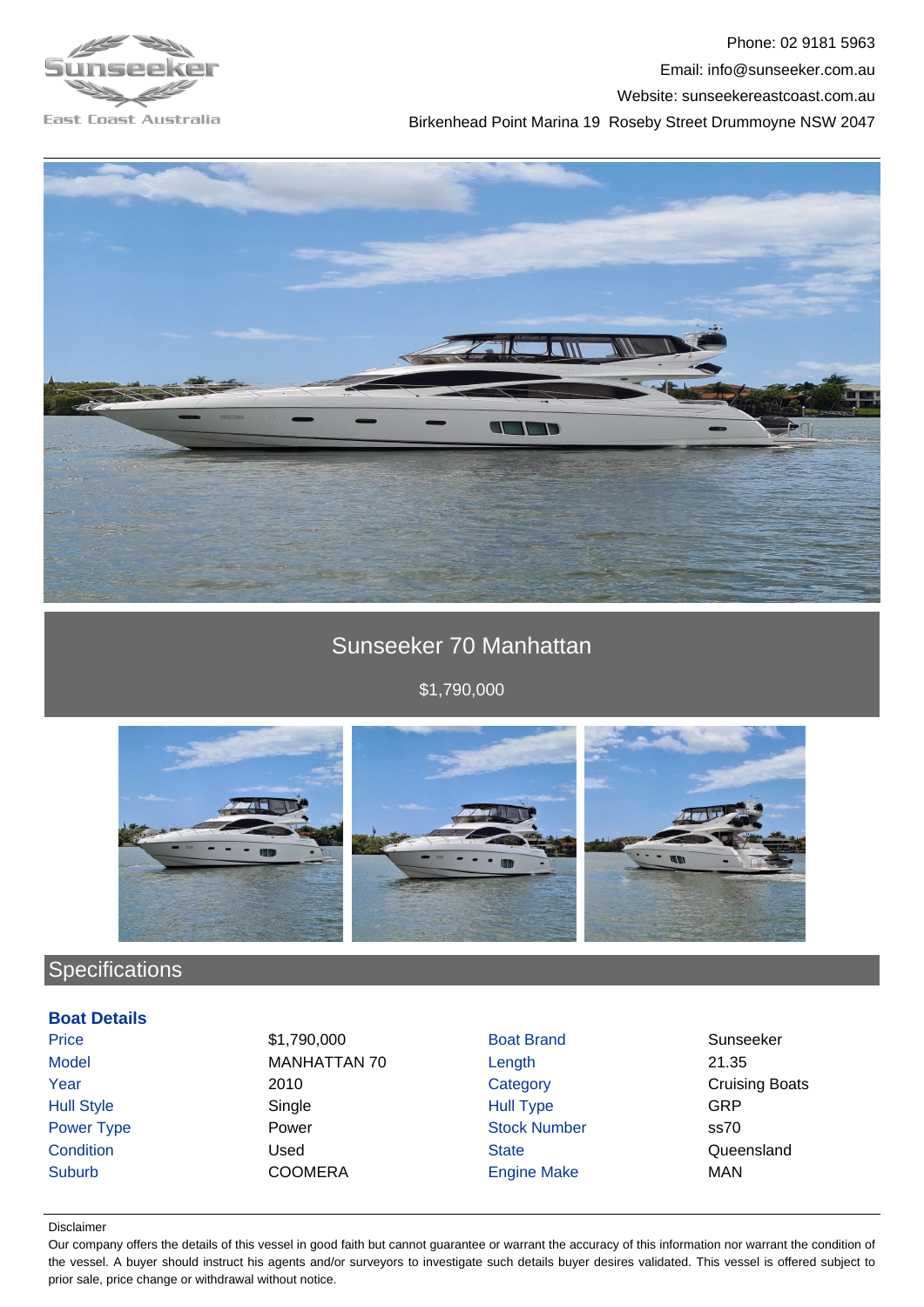

## **Description**

Just Exclusively Listed with Sunseeker East Coast Australia, this beautifully presented 2010 model Sunseeker 70 Manhattan. "Destiny" features a spacious light filled open plan saloon, dedicated dining and fully equipped galley with loads of storage. Below deck you will find a generous full beam master with ensuite, guest VIP double with ensuite forward, twin singles with ensuite, twin bunk room and an ideally positioned day head. The use of beautiful timbers throughout has kept her feeling modern and sophisticated. The vast flybridge deck is

a fantastic space for living and entertaining, with the option of being enclosed it makes it an all year round proposition, boasting a huge day bed, dining, lounges, wetbar, extra refrigeration, entertaining is fun.

The comprehensive inventory includes, hydraulic bow and stern thrusters, remote yacht controller, 2 x gensets, 2 x watermakers, hydraulic swim platform, tender, crew cabin aft, climate controlled throughout, Garmin electronics package to both helms, excellent entertainments systems throughout including SAT TV, extensive refrigeration, underwater lighting, stacked washer & dryer and the list goes on. "Destiny" is exceptionally well equipped for long range coastal cruising with family and friends or extended liveaboard.

With Sunseeker's renown hull design and powered by 1360HP MAN's "Destiny" will cruise comfortably at 25knots and sprint at 30, her offshore performance and ride is outstanding. Having a fastidious owner and being Captain maintained "Destiny" presents an excellent opportunity in the current market.

| <b>Features</b>                   |                |
|-----------------------------------|----------------|
| Designer                          | Sunseeker Int  |
| <b>Builder</b>                    | Sunseeker      |
| Water (Potable) Capacity (I)      | 1200           |
| <b>Hull Construction Material</b> | GRP            |
| <b>Hull Type</b>                  | Planing        |
| <b>Deck Construction Material</b> | GRP            |
| <b>Country Origin</b>             | UK             |
| Length (m)                        | 21.35          |
| Beam/Width (m)                    | 5.7            |
| Draft (m)                         | 1.7            |
| Number of Helms                   | 2              |
| <b>Number Of Engines</b>          | $\overline{2}$ |
| <b>Engine Standard</b>            | MAN            |
| <b>Stroke</b>                     | 4              |
| Horse Power (hp)                  | 1360           |
| <b>Drive Type</b>                 |                |

Ask Price \$1,790,000.

Disclaimer

Our company offers the details of this vessel in good faith but cannot guarantee or warrant the accuracy of this information nor warrant the condition of the vessel. A buyer should instruct his agents and/or surveyors to investigate such details buyer desires validated. This vessel is offered subject to prior sale, price change or withdrawal without notice.